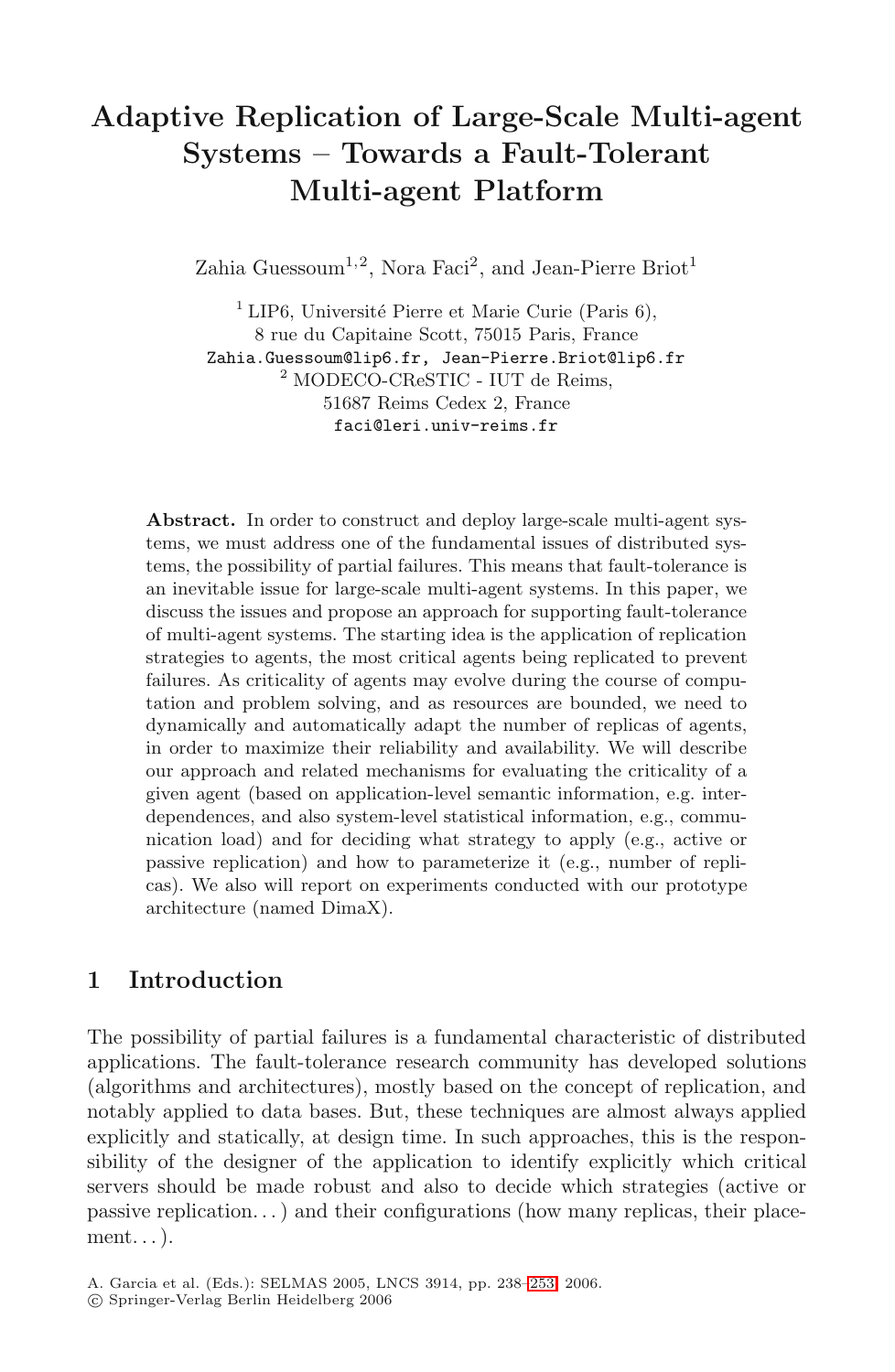New cooperative applications, e.g., air traffic control, cooperative work, and e-commerce, are much more dynamic and large scale. Such cooperative applications are now increasingly designed as a set of autonomous and interactive entities, named agents, that interact and coordinate (multi-agent system). In such applications, the roles and relative importance of the agents can greatly vary during the course of computation, of interaction and of cooperation, the agents being able to change roles, strategies. Also, new agents may also join or leave the application (open system). It is thus very difficult, or even impossible, to identify in advance the most critical software components of the application. Furthermore, criticality can vary over run time.

In addition, such applications may be large scale. And the fact that the underlying distributed system is large scale makes it unstable by nature, at least in currently deployed technologies. This increases the needs for mechanisms for adaptive fiabilisation (improving robustness) of the application.

Our approach is consequently to give the capacity to the multi-agent system itself to dynamically identify the most critical agents and to decide which fiabilisation strategies to apply to them. This is analog to load balancing but for fiabilisation. In other words, we would like to **automatically** and **dynamically** apply fiabilisation (mostly through replication mechanisms) **where** (to which agents) and **when** they are most needed. To guide the adaptive fiabilisation, we intend to use various levels of information, system level, like communication load, and application/agent level, like roles or plans.

This paper is organized as follows: Section 2 presents the related work and Section 3 introduces our multi-agent monitoring architecture. Sections 4 and 5 introduce a dynamic [and](#page-14-1) [ad](#page-14-2)a[ptiv](#page-15-0)e control mechanism of replication. Section 6 presents the DimaX platform that we developed to implement this solution and the realized experiments.

# **2 Related [W](#page-14-3)ork**

[Sev](#page-14-1)eral approaches address the multi-faced problem of fault tolerance in multiagent systems. These approaches can be classified in two main categories: corrective (e.g.,  $[10],[5]$ ) and preventive (e.g.,  $[12],[11],[14]$ ). The preventive approach deals with the ability to continue to deliver services when faults occur. In the corrective approach, the process consists of fault diagnostic and repair. Moreover, several works address the difficulties of making reliable mobile agents, that are more exposed to security problems [1] such as intrusion detection. This category is beyond the scope of this paper.

Kaminka et al. [12] introduce a monitoring approach in order to detect and recover faults. They use models of relations between mental states of agents. They adopt a procedural plan-recognition based approach to identify the inconsistencies. However, the adaptation is only structural, the relation models may change but the contents of plans are static. Their main hypothesis is that any failure comes from incompleteness of beliefs. This monitoring approach relies on agent knowledge. The design of such multi-agent systems is very complex. Moreover, the agent behavior cannot be adaptive and the system cannot be open.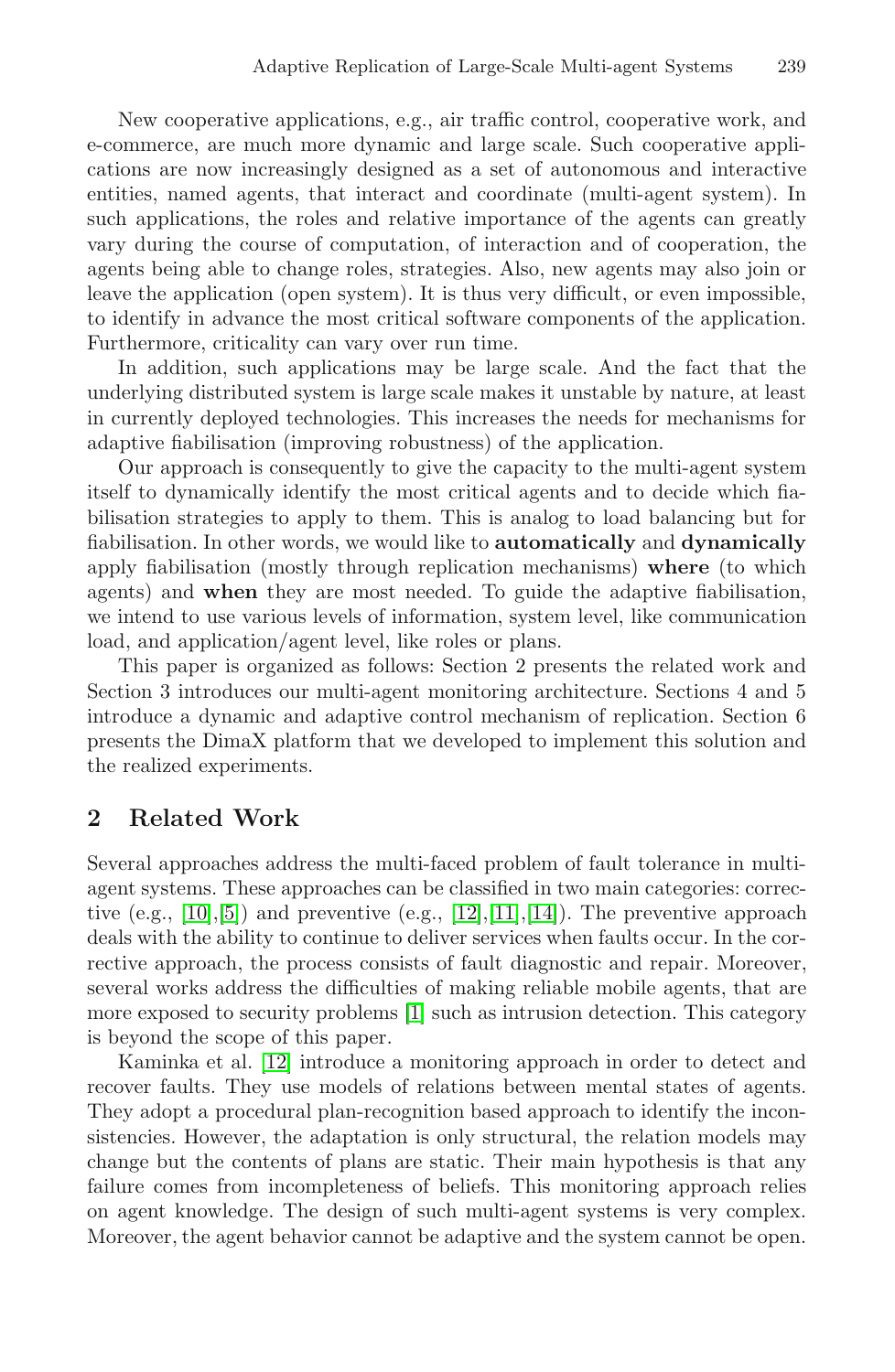Horling [et](#page-15-0) al. [11] present a distributed system of diagnosis. The faults can directly or indirectly be observed in the form of symptoms by using a fault model. The diagnosis process modifies the relations between tasks, in order to avoid inefficiencies. The adaptation is only structural because they do not consider the internal structure of tasks. The different diagnosis subsystems perform local updates on the task model. However, performance is optimized locally but not globally.

The work of Malon[e](#page-15-1) [et](#page-15-1) al. [14] on coordination relies on a characterization of the dependencies between activities in terms of goals and resources. These dependencies represent situations of conflict, and the different coordination mechanisms represent the solutions to man[age](#page-15-2) them. The main contribution of this approach is the proposed taxonomy of these dependencies. The authors offer a framework of coordination study, that provides the basic stone to build a monitoring approach. However, this monitoring approach has not yet been developed. This work has been reused by Klein et al. [16] to detect exceptions in multi-agent systems.

These cor[re](#page-14-4)ctive approaches present useful solutions to the problem of monitori[ng](#page-14-4) in [mult](#page-15-3)i-agent systems. However, the monitoring component is often centralized and its design relies on the agents' knowledge [19].

The fault-tolerance research community has developed preventive solutions (algorithms and architectures), mostly based on the concept of replication, and notably applied to data bases. Replication of data and/or computation is thus an effective way to achieve fault tolerance in distributed systems. A replicated software component is defined as a software component that possesses a representation on two or more hosts [6].

Many toolkits (e.g., [6] and [18]) include replication facilities to build reliable applications. However, most of them are not quite suitable for implementing large-scale, adaptive replication mechanisms. For example, although the strategy can be modified in the course of the computation, no indication is given as to which new strategy ought to be applied; moreover, such a change must have been devised by the application developer before runtime. Besides, as each group structure is left to be designed by the user, the task of designing a large-scale software appears tremendously complex.

S. Hagg introduces sentinels to protect the agents from some undesirable states [10]. Sentinels represent the control structure of a multi-agent system. They need [to](#page-14-5) build models of each agent and monitor communications in order to react to faults. Each sentinel is associated by the designer to one functionality of the multi-agent system. This sentinel handles the different agents that interact to achieve the functionality. The analysis of its beliefs on the other agents enables the sentinel to detect a fault when it occurs. Adding sentinels to multi-agent systems seems to be a good approach. However the sentinels themselves represent failure points for the multi-agent system. Moreover, the problem solving agents themselves participate in the fault-tolerance process.

A. Fedoruk and R. Deters [5] propose to use proxies to make transparent the use of agent replication, i.e. enabling the replicas of an agent to act as a same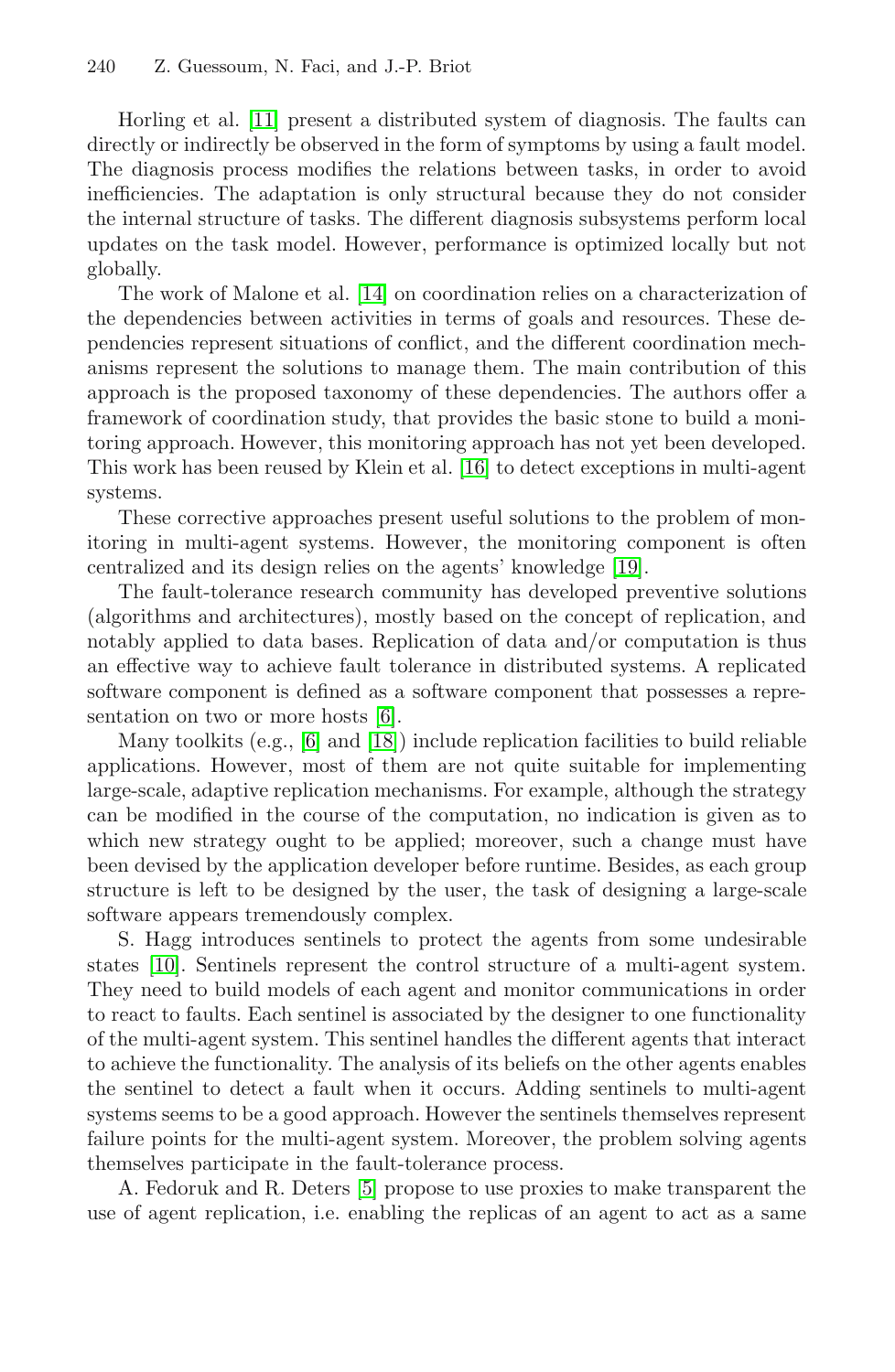entity regarding the other agents. The proxy manages the state of the replicas. All the ext[erna](#page-14-6)l and internal communications of the group are redirected to the proxy. However this increases the workload of the proxy, which is a quasi central entity. To make it reliable, they propose to build a hierarchy of proxies for each group of replicas. They point out the specific problems of read/write consistency, resource locking also discussed in [23]. This approach lacks flexibility and reusability in particular concerning the replication control. The experiments have been done with FIPA-OS, which does not provide any replication mechanism. The replication is therefore realized by the designer before run time.

The work by Kraus et al. [13] proposes a solution for deciding allocation of extra resources (replicas) for agents. They proceed by reformulating the problem in two successive operational research problems (knapsack and then bin packing). Their approach and results are very interesting but they are based on too many restrictive hypothesis to be made adaptive.

In the next section, we will introduce our monitoring multi-agent architecture, which allows to control automati[cal](#page-14-7)ly and dynamically the agent replication.

# **3 Monitoring Multi-agent Architecture**

The deployment of large-scale multi-agent systems that must operate continuously faces several problems:

- the existing multi-agent architectures are often not well scalable [2],
- failures affect often a subset of the agents,
- the environment i[s o](#page-14-8)ften dynamic and the number of resources is limited.

One of the prime motivation behind the proposed monitoring multi-agent architecture is to improve the robustness of large-scale distributed multi-agent systems in dynamic environments and with limited number of resources. Monitoring consists thus in acquiring necessary information to dynamically and automatically apply replication to agents when it is most neede[d. T](#page-14-9)[his](#page-15-5) i[nfo](#page-15-6)rmation may be based on standard measurements (communication load, processing time...) or multi-agent characteristics such as the roles of agents [8] or their interdependences.

### **3.1 Interdependence Graph**

In a multi-agent system, each agent is defined as an autonomous entity. However, the agents do not always have all the required competencies or resources and thus depend on other agents to provide them. Interdependence graphs [3] [21] [22] were introduced to describe the interdependences of these agents. These graphs are defined by the designer before the execution of the multi-agent system. However, complex multi-agent systems are characterized by emergent structures [20], that thus cannot be statically defined by the designer.

In our architecture, a multi-agent system is therefore represented by a graph that reflects an emergent organizational structure. This structure can be interpreted to define each agent criticality.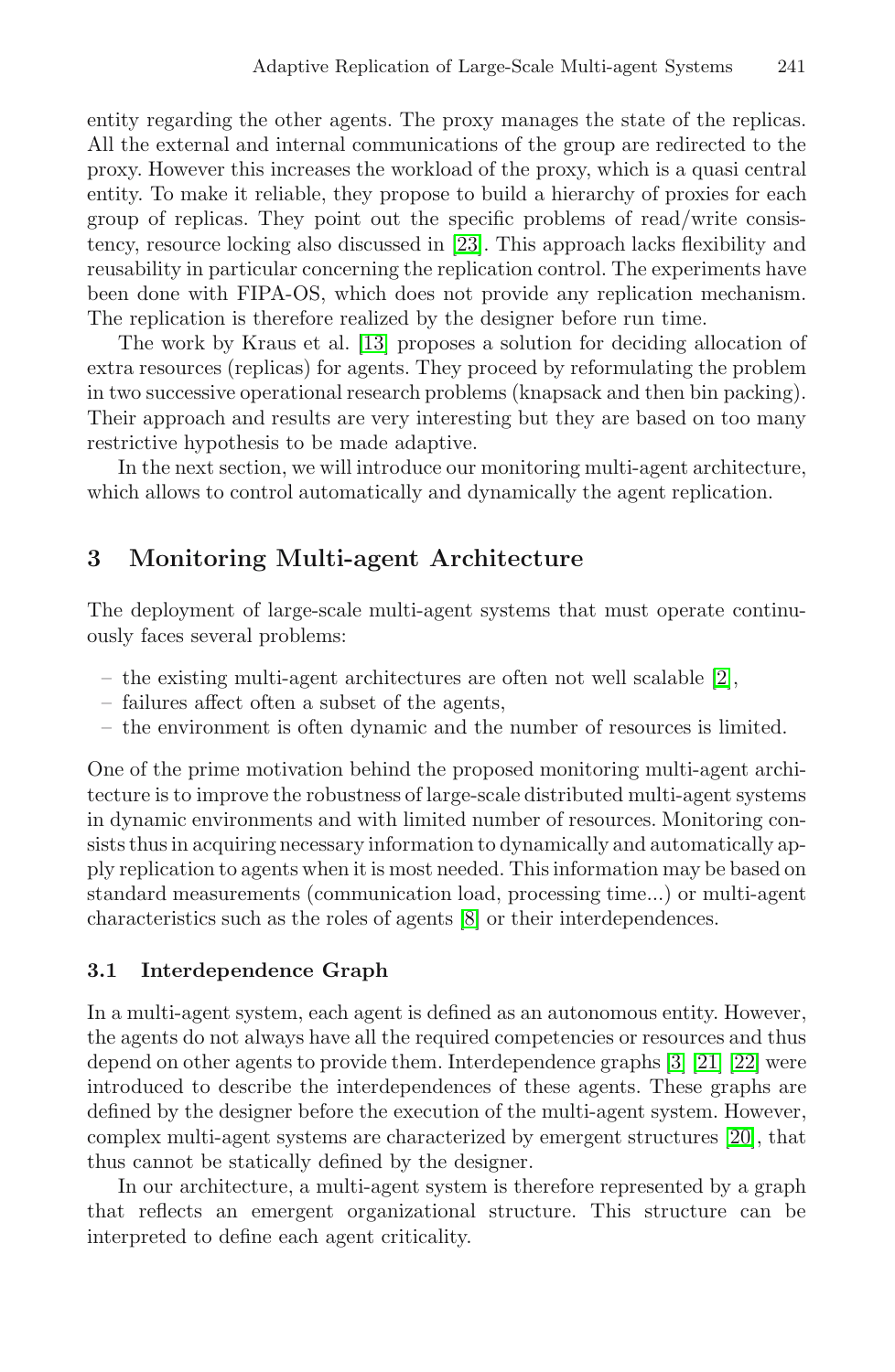

**Fig. 1.** Example of interdependence graph

For each domain agent<sup>1</sup>, we associate a node. The set of nodes (see Figure 1), named interdependence graph, is represented by a labelled oriented graph  $(N, L, W)$ . N is the set of nodes of the graph, L is the set of arcs and W the set of labels.

$$
N = \{N_i\}_{i=1,n} \tag{1}
$$

$$
L = \{L_{i,j}\}_{i=1,n,j=1,n} \tag{2}
$$

$$
W = \{W_{i,j}\}_{i=1,n,j=1,n}
$$
\n(3)

 $L_{i,j}$  is the link between the nodes  $N_i$  and  $N_j$  and  $W_{i,j}$  is a real number that labels  $L_{i,j}$ .  $W_{i,j}$  reflects the importance of the interdependence between the associated agents  $(Agent_i \text{ and } Agent_i).$ 

A node is thus related to a set of other nodes that may include all the nodes of a system. This set is not static: it can be modified when a new domain agent is added, or when an agent disappears, or when an agent starts interacting with another agent.

Our hypothesis is that t[he](#page-6-0) criticality of an agent relies on the interdependences of other agents on this agent. So, the agent  $Agent_i$  is critical if the weights  $wji_{i=1,n}$  are important. In this case, the failure of  $Agent_i$  may be propagated to the agent  $Agent_i$ . It thus affects a subset of agents that form a connex component in the interdependence graph.

The interdependence graph is initialized by the designer. It is then dynamically adapted by the system itself. The proposed adaptation algorithms of the interdependence graph are described in Section 4. These adaptation algorithms are used by the monitoring agents that are described in the following section.

 $1$  In the following, we will name *domain agents*, agents from the application domain. In the following section, we will introduce other types of agents, named monitoring agents, to monitor them.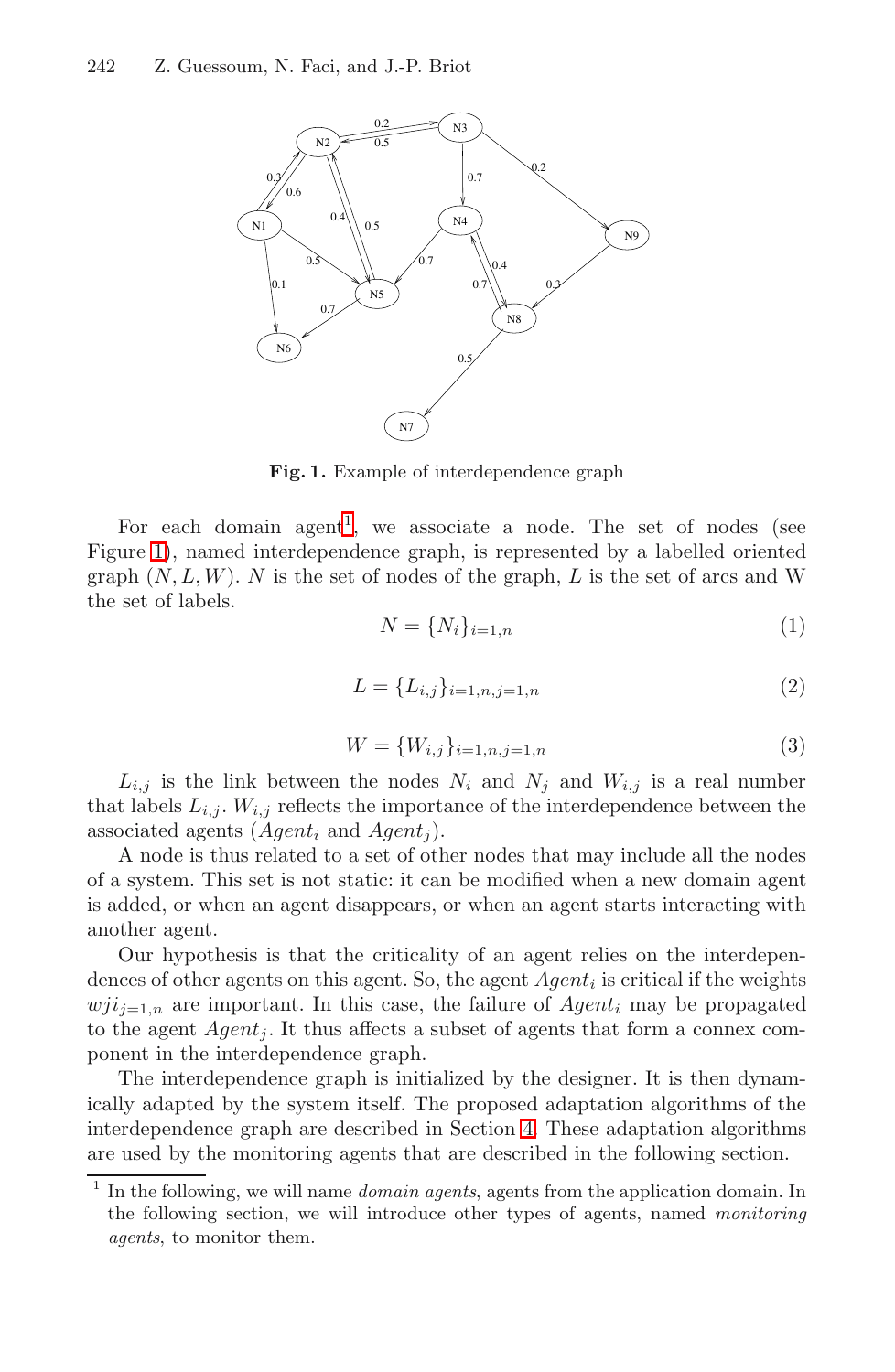# **3.2 Multi-agent Architecture**

In most existing multi-agent architectures, a monitoring mechanism is centralized. The acquired information is typically used off-line to explain and to improve the system's behavior. Moreover, the considered application domains typically only involve a small number of agents and a priori well-known organizational structures.

These centralized monitoring architectures are not suited for large-scale and complex systems where the observed information needs to be analyzed in realtime to adapt the multi-agent system to the evolution of its environment.

We thus propose to distribute the observation mechanism to improve its efficiency and robustness. This distributed mechanism relies on a reactive-agent organization. These agents have several roles:

- Observe the domain agents and their interactions,
- Build global information,
- Update the interdependence graph,
- Use the interdependence to define the agent criticality,
- Use the agent criticality to manage the resources.

These roles are assigned to two kinds of agents: domain agent monitors (named agent-monitors) and host-monitors (named host-monitors). An agent-monitor is associated to each domain agent and a host-monitor is associated to each host (see Figure 2).



**Fig. 2.** Multi-agent architecture, domain agents are the agents of the application

An agent-monitor is thus associated to each agent of the application (named domain agent) and a host-monitor is associated to each host. These monitoring agents (agent-monitors and host-monitors) are hierarchically organized. Each agent-monitor communicates only with one host-monitor. Host-monitors exchange their local information to build global information (global number of messages, global exchanged quantity of information, ....).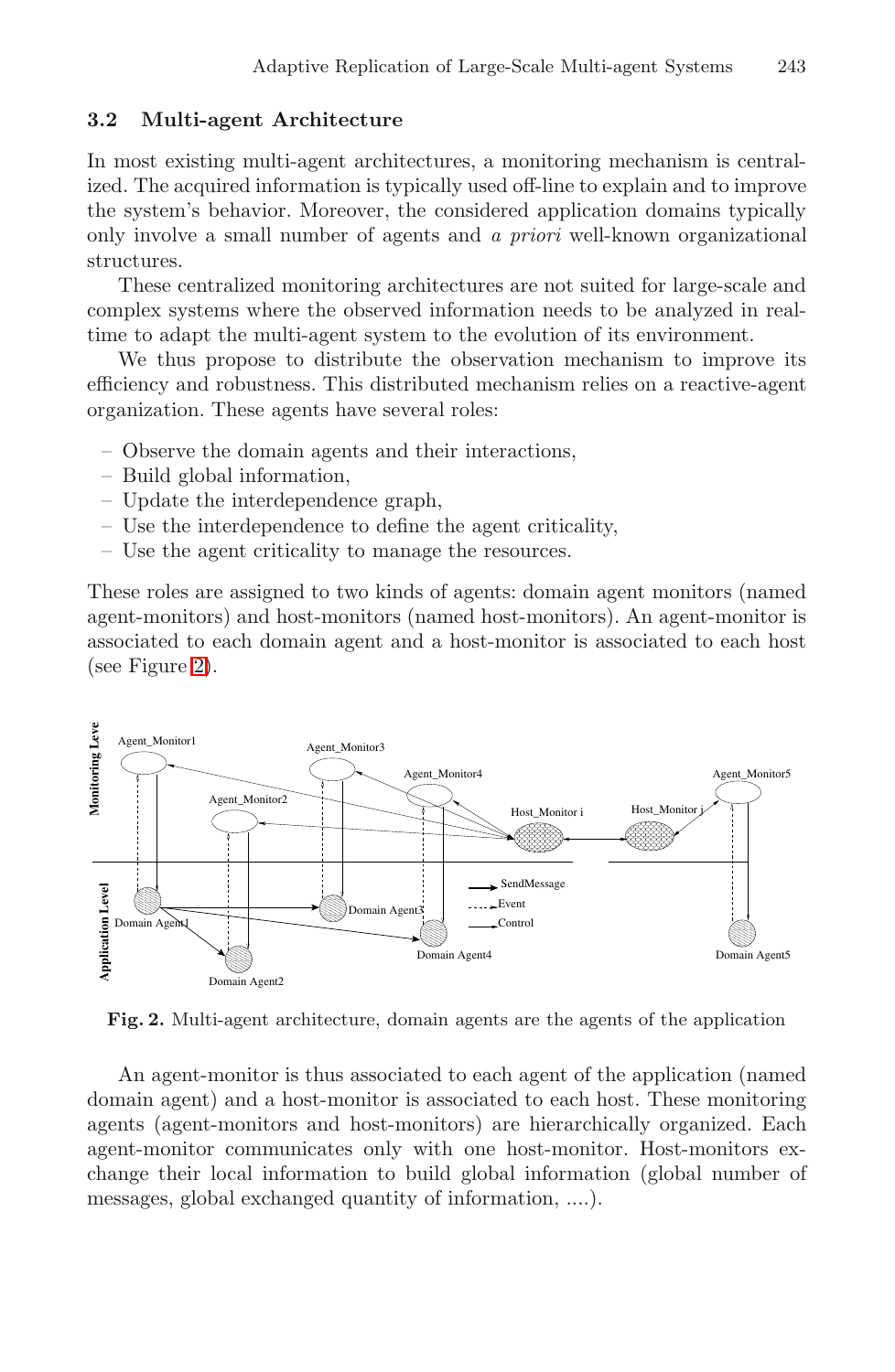After each interval of time  $\Delta t$ , the host-monitor sends the collected events and data to the corresponding agent-monitors. An agent-monitor has then the following behavior (see algorithm 1):

**Algorithm 1.** Agent-Monitor Behavior

- 1: Read the messages received from the host-monitor,
- 2: Update the local data and interdependences,
- 3: Compute the domain-agent criticality,
- 4: Determine the number of its replicas,
- 5: Inform the associated host-monitor of local changes that are important.

When the criticality of the domain agent is significantly modified, the agentmonitor notifies its host-monitor. The latter informs the other host-monitors to update global information. In turn, agent-monitors are informed by their hostmonitors when global information changes significantly. Algorithm 2 describes the behavior of host-monitors.

<span id="page-6-0"></span>

- 1: Read messages received from the agent-monitors,
- 2: Update local statistics that define aggregation of the host-monitors parameters,
- 3: Send the new parameters to the agent monitors of the local host,
- 4: Send to the other host monitors the observed parameters that have significantly changed.

# **4 Adaptation Algorithms**

Several parameters may be used to define the interdependences between agents such as communication load, executed tasks, roles of agents or their goals. An adaptation algorithm gives an outline of the adaptation mechanism of the interdependence graph. This adaptation relies on local information (communication load, cpu time ...) and on global information, which is defined as an aggregation of the local information of the various agents and hosts. The adaptation algorithm is thus used by each agent-monitor to manage the associated node of the interdependence graph (see Section 3.1).

Let us consider an interval of time  $\Delta t$ . The agent-monitors are activated each  $\Delta t$ . At each step, an agent-monitor executes an adaptation algorithm (see the two following subsections). However, the domain agents act continuously according to their goals and the evolution of their environment.

These algorithms are automatically used by each agent-monitor to update its interdependences with the set of agents. This set includes agents that communicate with it. Our hypothesis is that if an  $Agent_i$  does not communicate with Agent<sub>i</sub> then then Agent<sub>i</sub> does not depend on Agent<sub>i</sub>.

In this section, we propose two algorithms to compute the interdependence between two agents. The first one considers only the number of messages exchanged by agents and the second one deals with speech acts (performatives).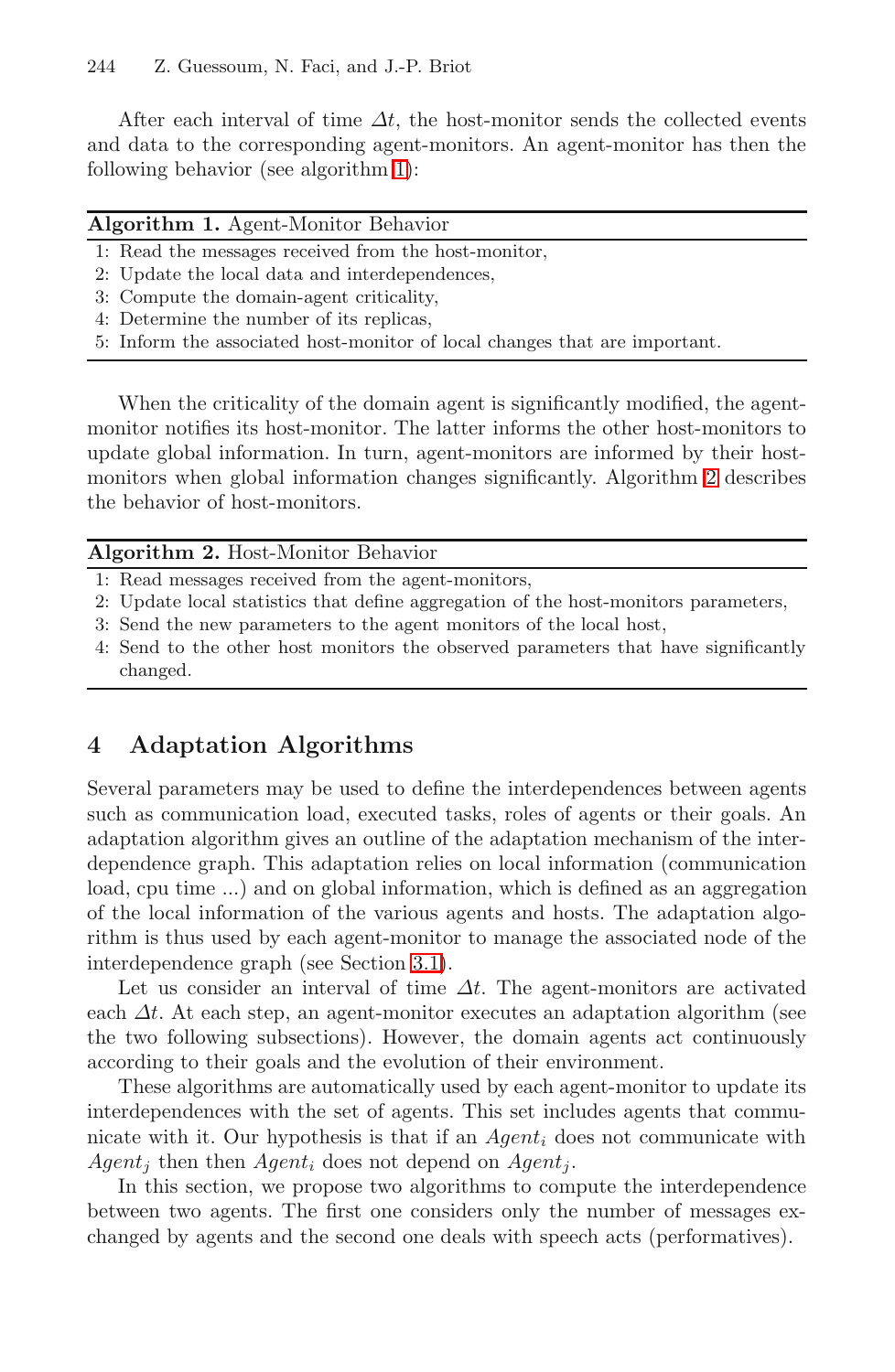The first algorithm (see Algorithm 3) relies on the global number of sent messages  $NbM(\Delta t)$ , which is calculated by the host-monitor as follows:

$$
NbM(\Delta t) = \sum_{i=1, n} \sum_{j=1, n} NbM_{i,j}(\Delta t)
$$
\n(4)

where  $NbM_{i,j}(\Delta t)$  is the number of messages received by agent<sub>i</sub> from agent<sub>i</sub> during the interval of time  $\Delta t$ .

| <b>Algorithm 3.</b> Basic adaptation of the interdependences           |                   |  |  |
|------------------------------------------------------------------------|-------------------|--|--|
| 1: for each i different of $\mathbf{i}$ do                             |                   |  |  |
| Update the weights by using the following rule:<br>2:                  |                   |  |  |
| $W_{i,j}(t+\Delta t) = W_{i,j}(t) + NbM_{i,j}(\Delta t)/NbM(\Delta t)$ | $\left( 5\right)$ |  |  |
| 3: end for                                                             |                   |  |  |

Algorithm 3 is v[ery](#page-14-10) simple, thus the cost of monitoring is very low. Consequently, it is useful for applications where the semantics of messages is not required. However, several applications rely on semantics of messages. So, we propose a new algorithm that deals with performatives. This algorithm is described in the following section.

**The second algorithm** (see Algorithm 4) relies on the semantics proposed by FIPA and the influence of the reception of a message on the receiver. Based on the work of Colombetti and Verdicchio [4], we propose the following six classes of performatives:

- class 1 =request, request-whenever, query-if, query-ref, subscribe
- class 2 = inform, inform-done, inform-ref
- $-$  class  $3 =$  cfp, propose
- $-$  class  $4 =$  reject-proposal, refuse, cancel
- $-$  class  $5 =$  accept-proposal, agree
- $-$  class  $6 =$  not-understood, failure.

To represent the influence of a message on its receiver, we use a graduation of the interval of possible variations [0, 1], where:

- 0 corresponds to no influence,
- 1 corresponds to the maximum influence.

**Table 1.** Symbolic values of the six classes

| Classes           | Symbolic Value  |
|-------------------|-----------------|
| classes $4, 6$    | $_{\text{Low}}$ |
| classes $2, 3, 5$ | medium          |
| class 1           | high            |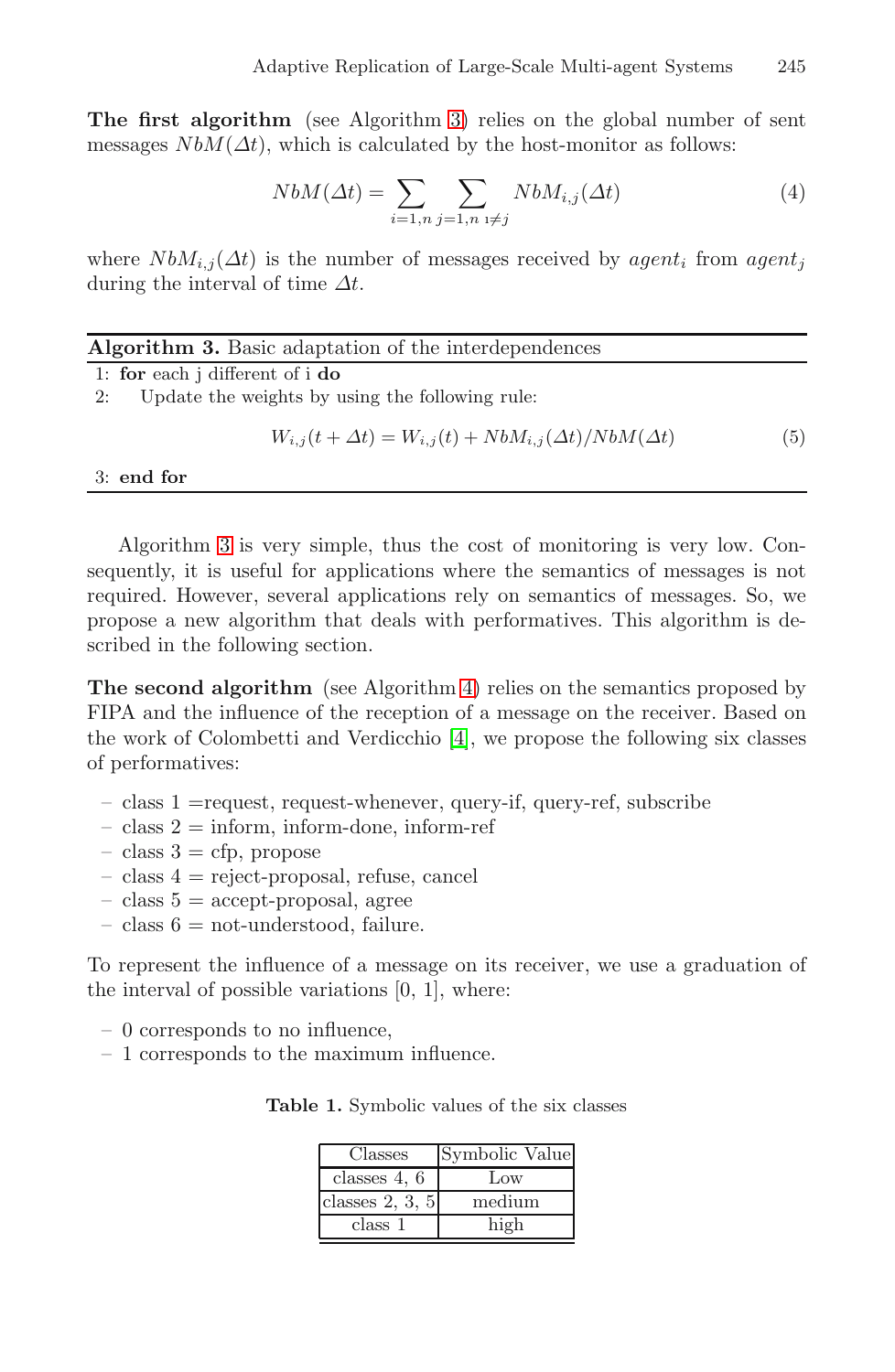We propose then to represent influences by symbolic values such as low, medium, high, that correspond respectively to the intervals:  $[0, 0.35]$ ,  $[0.30, 0.65]$  and  $[0.60, 1]$ . The average value of each symbolic value is the median of its interval. It is used to define the weight of a message.

Table 1 gives the symbolic values of the six classes.

Let us consider:

–  $\Delta W$ : an aggregation of the variations of  $W_{i,j}$ , as defined below:

$$
\Delta W(t) = \sum_{i=1, n} \sum_{j=1, n} \Delta W_{i,j}(\Delta t)
$$
\n(6)

–  $S_{i,j}$ : the set of messages received by  $Agent_i$  from  $Agent_i$ .

The weight of a message is defined by the median of the interval corresponding to the fuzzy value of its performative.

## **Algorithm 4.** Performative-based adaptation of the interdependences

$$
W_{i,j}(t + \Delta t) = W_{i,j}(t) + \sum_{m \in S_{i,j}} weight(m)/\Delta W(t)
$$
\n(7)

3: **end for**

Algorithm 4 cost seems higher than that of the first Algorithm 3. However, the semantics of messages is very useful when dealing with interdependences in some application domains such as e-commerce.

# **5 Agent Criticality**

The analysis of events and measures (system data and interaction events) provides two kinds of information: the interdependence and the degree of activity of each agent. To evaluate the degree of the agent activity, we use system data that are collected at the system level. We are considering two kinds of measures: CPU time and communication load. We are currently evaluating the significance of these measures as indicators of agent activity, to be useful to estimate agent criticality.

For an agent  $Agent_i$  and a given time interval  $\Delta t$ , these measures provide:

- The used time of CPU  $(cp_i)$ ,
- The communication load  $(cl_i)$ .

 $cp<sub>i</sub>$  and  $cl<sub>i</sub>$  may be then used to measure the agent degree of activity  $aw<sub>i</sub>$  as follows:

$$
aw_i(t) = (d_1 * cp_i/\Delta t + d_2 * cl_i/CL)/(d_1 + d_2)
$$
\n(8)

where:

<sup>1:</sup> **for** each j different from i **do**

<sup>2:</sup> Update  $W_{i,j}$  by using the following rule: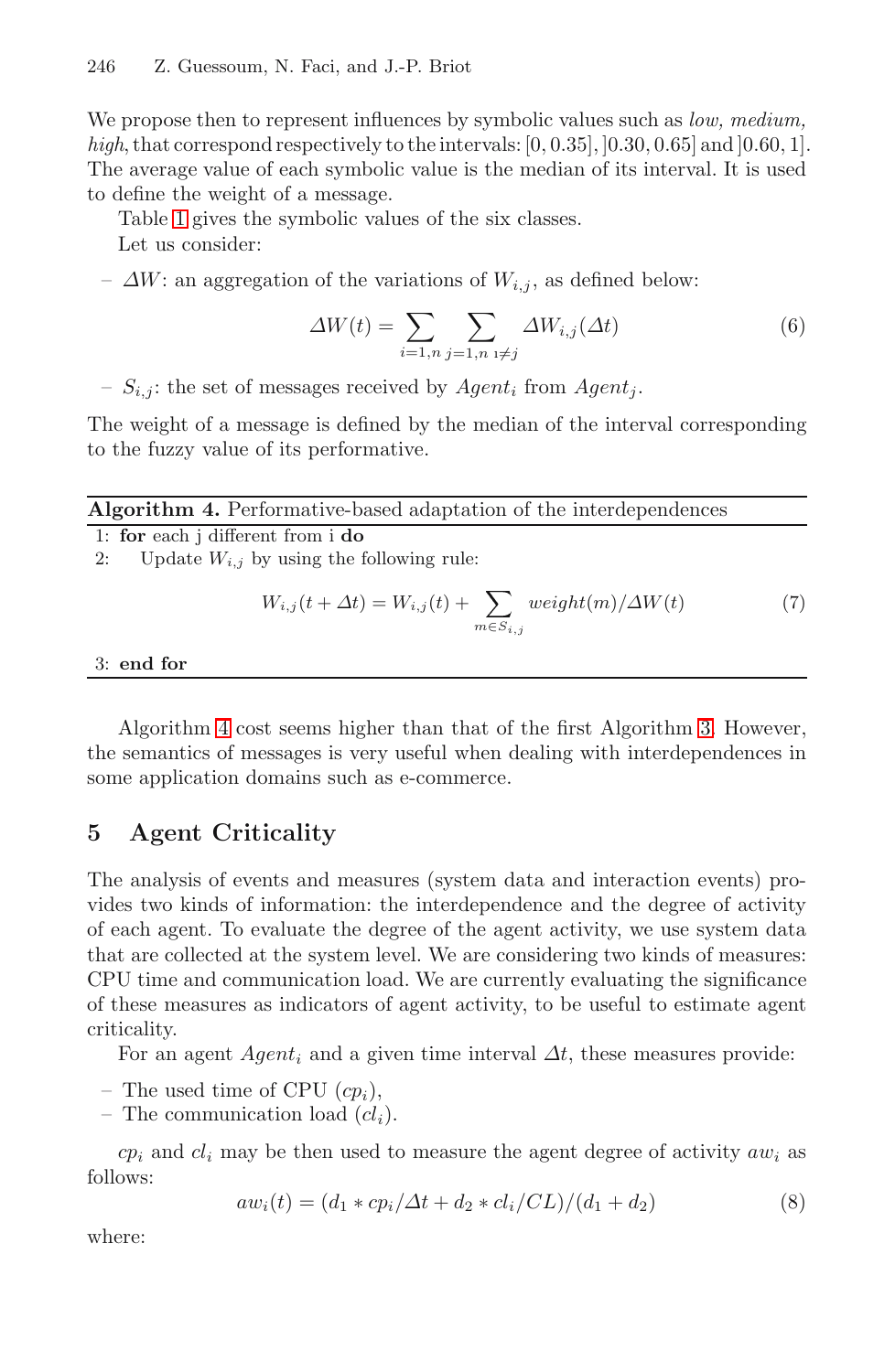– CL is the global communication load,

–  $d_1$  and  $d_2$  are weights introduced by the user.

The estimation of the criticality of the agent  $Agent_i$  is computed as follows:

$$
w_i(t) = (a_1 * aggregation(W_{ij,j=1,m}) + a_2 * aw_i(t))/(a_1 + a_2)
$$
(9)

Where  $a_1$  and  $a_2$  are the weights given to the two kinds of parameters (interdependences and degree of activity). They are introduced by the designer.

Note that in our experiment (see Section 6), we do not consider the activity. So,  $a_1 = 1$  and  $a_2 = 0$ .

For each Agent  $A_i$ , its estimated criticality  $w_i$  is used to compute the number of its replicas and decide where to replicate the agents (see our SELMAS'2005 paper [9] for the resources management problem).

### **6 [I](#page-15-7)[m](#page-14-7)plementation and Experiments**

This section gives an overview of the realized [pla](#page-15-7)tform (named DimaX) that implements our adaptive replication mechanism. It then describes the example that we use for the e[xpe](#page-10-0)riments and give some results.

#### **6.1 Overview of DimaX**

DIMA [7] and DarX [15] [2] have been integrated to build a fault-tolerant multiagent platform (named DimaX). DimaX provides multi-agent systems with several services such as distribution, replication, and naming service [15]. In order to benefit from fault tolerance mechanisms, the agent behavior is wrapped in a task of the DarX framework (see Figure 3). Moreover, for a dynamic control of replication, the monitoring architecture has been introduced. Figure 3 gives an overview of DimaX.

We consider a distributed system consisting of a finite set of agents  $Ai =$  ${A_1, A_2,..., A_n}$  that are spread through a network. These agents communicate only by sending and receiving messages.

DarX provides global naming. Each agent has a global name that is independent of the current location of its replicas. The underlying system allows to handle the agent's execution and communication.

The failure of a machine or a connection often involves the failure of the associated DarX server. However, in our solution the fault tolerance protocols are agent-dependent, and not place-dependent, i.e. the mechanisms built for providing the continuity of the computation are integrated in the replication groups, and not in the servers. For instance, the monitoring agents are built as active components associated to the domain agents.

Moreover, DarX provides a fault-detection mechanism. A machine crash -  $\rm server$  failure $^2$  - is handled in three steps within every replication group:

 $^{2}$  In this work, we consider fail-silent (crash) model of faults.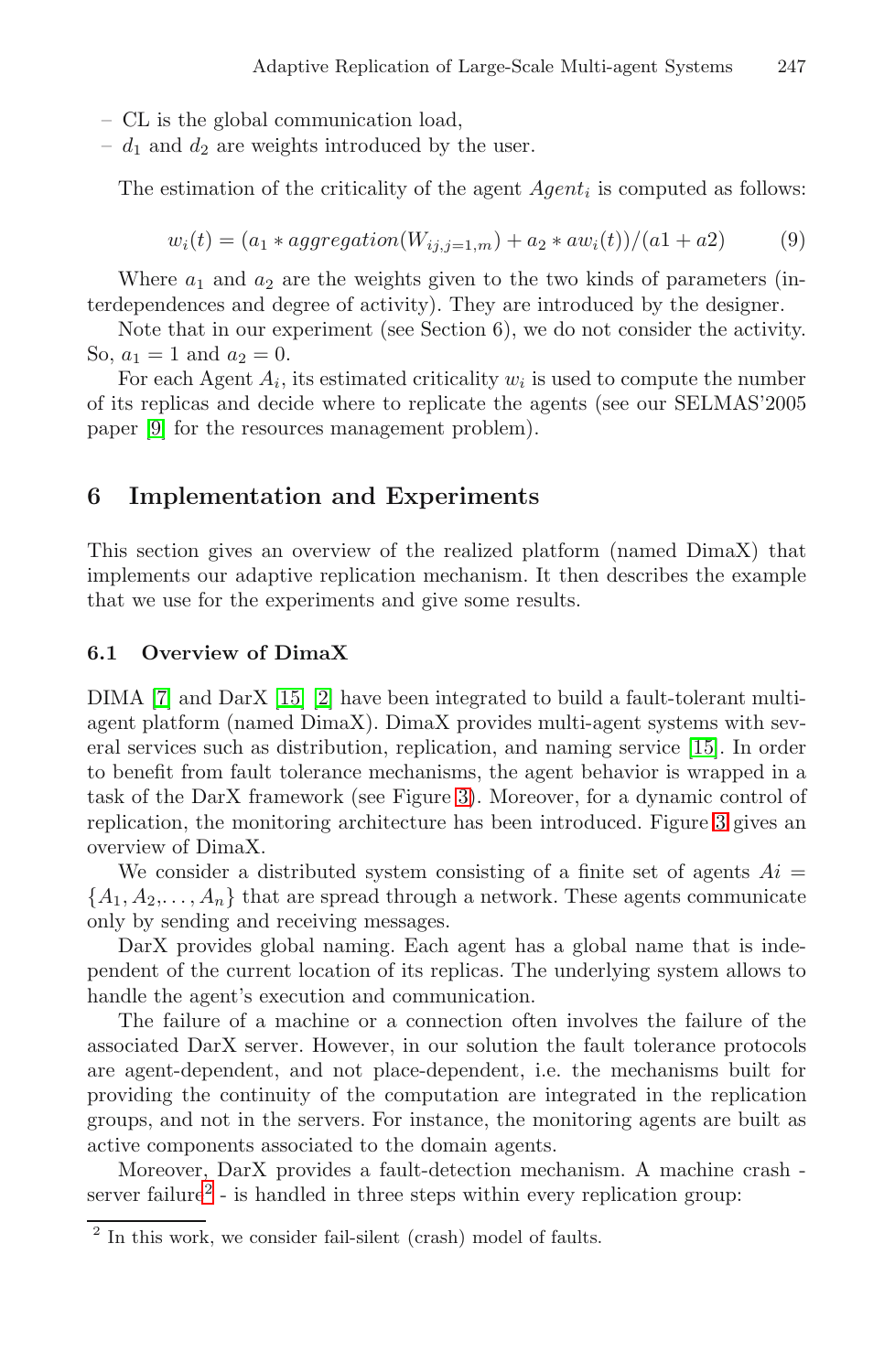

<span id="page-10-0"></span>**Fig. 3.** Overview of DimaX

- detection of an eventual failure within the group,
- [e](#page-15-7)valuation of the context: new criticality, leader failure, ...
- recovery: If the missing replica was the group leader, a new one is elected and an agent monitor is automatically activated. In the other case, it depends on the evaluation; a new follower/backup may or may not be instantiated.

Obviously, if a leader without any follower/backup fails, then it is not recovered. This derives from the original assumptions we made: the criticality of an agent evolves during the computation, and there are phases when an agent do not need to be fault-tolerant [15].

To validate DimaX, we realized several series of experiments. The first series evaluates the performances of the proposed multi-agent architecture and the proposed adaptation algorithms. The second one evaluates the robustness of the multi-agent systems that are based on the proposed monitoring architecture.

The following sections describe our example and the experiments.

**Note:** The experiments presented in this section were carried out on twenty machines with Intel(R) Pentium(R) 4 CPU at 2  $GHz$  and 526 Mb of RAM.

### **6.2 Example**

In our experiments, we consider the example of a distributed multi-agent system that helps at scheduling meetings. Each user has a personal assistant agent that manages his/her calendar. This agent interacts with:

- the user to receive his meeting requests and associated information (a title, a description, possible dates, participants, priority, etc.),
- the other agents of the system to schedule a meeting.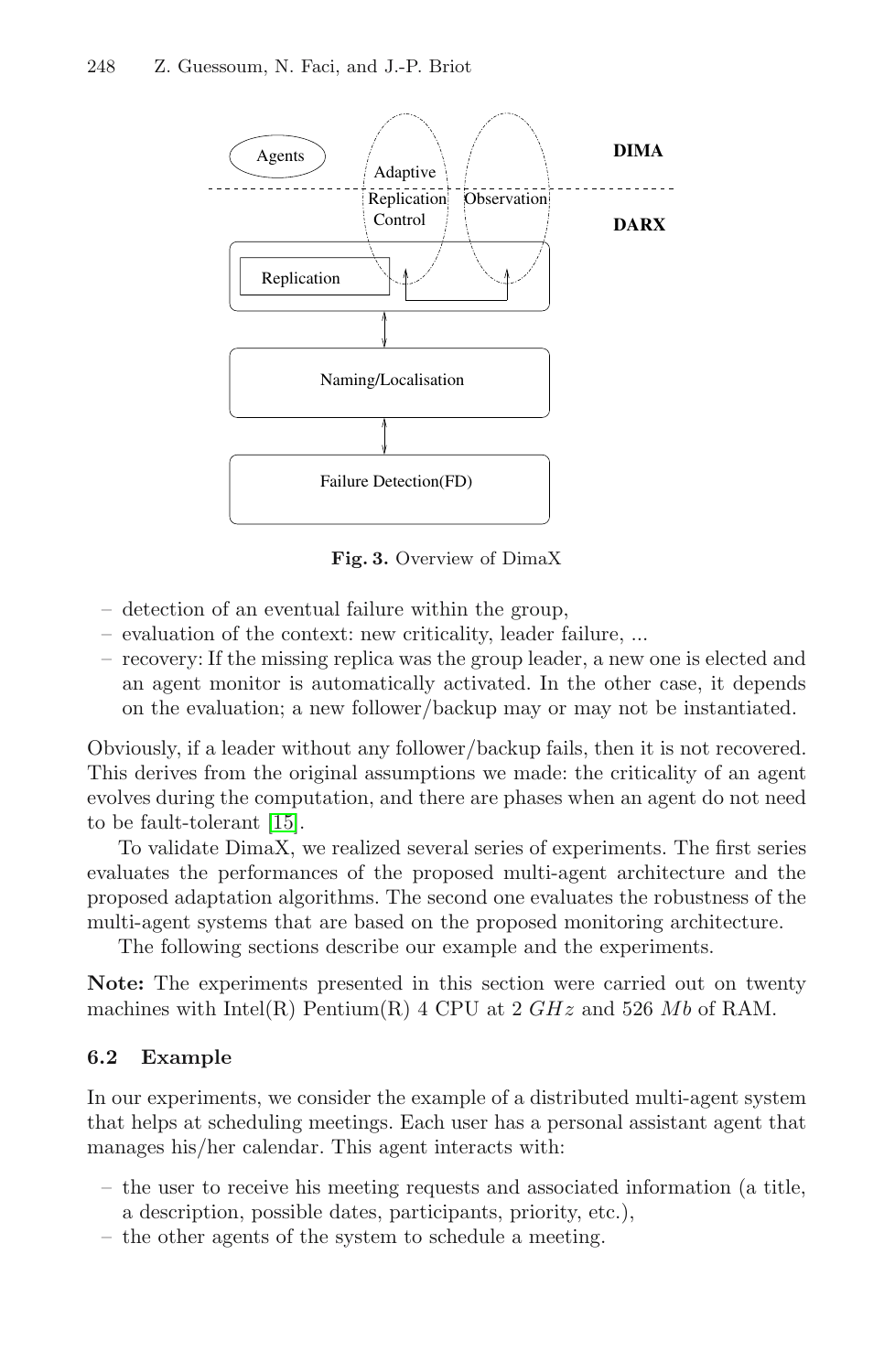If the assistant agent of one important participant (initiator or prime participant) in a meeting fails (e.g., its machine crashes), this may disorganize the whole process. As the application is very dynamic - new meeting negotiations start and finish dynamically and simultaneously - decision for replication should be done automatically and dynamically.

### **6.3 Performances**

The proposed monitoring multi-agent architecture is very useful to implement the proposed adaptive replication mechanism. However, the monitoring cost does not seem insignificant. So, our first series of experiments measures the monitoring cost in the proposed architecture. We consider, a multi-agent system with n distributed agents that execute the same scenario (a fixed set of meetings to schedule). We realized several experiments with various number of agents. For each  $n(100, 150, ..., 300)$ , we considered m meetings  $(20, 40, ..., 80)$  and we realized two kinds of measures (with and without monitoring). We used 20 machines for each experiment and we repeated each experiment 10 times. We considered three cases: 1) a multi-agent system without monitoring, 2) a multi-agent system with monitoring based on *Algorithm 1*, and 3) a multi-agent system with monitoring based on Algorithm 2.

Figure 4 shows the averageglobal execution time for these three different monitoring solutions. We found that monitoring cost is almost a constant function. The monitoring activity does not increase when the number of agents (domain agents and associated monitoring agents) increase. That can be explained by the proposed optimization within the multi-agent architecture, such as the hierarchical organization of monitoring agents and the communication between the agent-monitors



**Fig. 4.** Fault-Tolerant Multi-Agent Systems Costs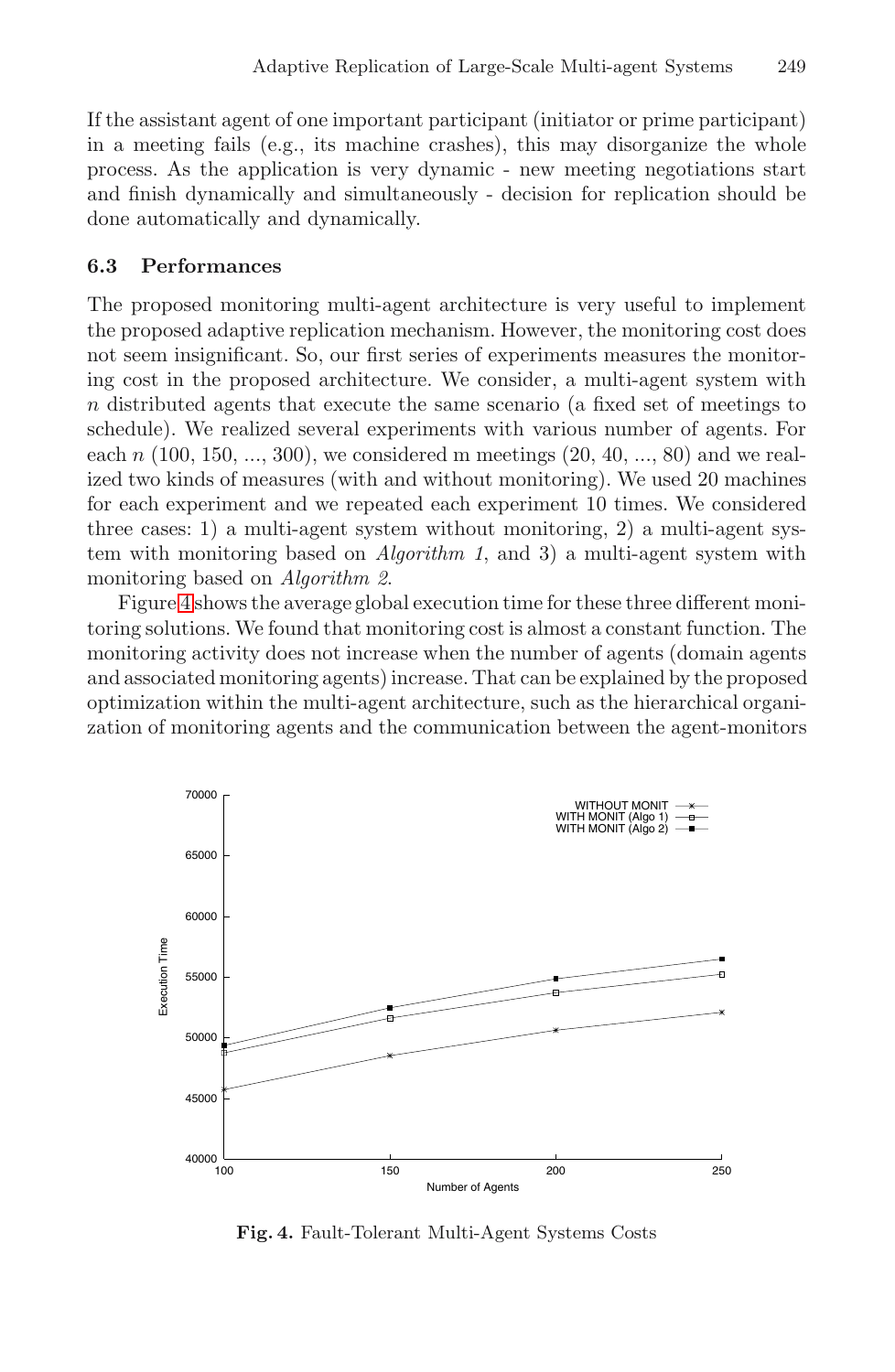| Number of  | Monitoring | Monitoring                                | Difference |
|------------|------------|-------------------------------------------|------------|
| Agens      |            | Cost of Algorithm $1$ Cost of Algorithm 2 |            |
| 100        | 3025       | 3635                                      | 610        |
| 150        | 3094       | 3945                                      | 851        |
| <b>200</b> | 3089       | 4227                                      | 1138       |
| 250        | 3130       | 4387                                      | 1257       |

**Table 2.** Monitoring Cost and Comparison of the two Algorithms

and host-monitors. These agents are organized hierarchically. For instance, to build the global information (global communication load ...), the host-monitors communicate only if the local information changes. Moreover, the host-monitors exchange local information only when there is an important change. Therefore, the number of communications between these agents is optimized.

### **6.4 Robustness**

For this second series of experiments, we use a failure simulator. This simulator chooses randomly an agent and stops its thread. If the killed agent is critical then the multi-agent application fails. We considered a multi-agent system with 200 agents distributed on 10 machines. We run each experiment 10 minutes and we introduce 100 faults. We repeated several times the experiment with a variable number of extra resources  $Rm$ . Here,  $Rm$  defines the number of extra replicas that can be used by the whole multi-agent system. This experiment measures the rate of succeeded simulations  $SR$ , which is defined as follows:

<span id="page-12-0"></span>
$$
SR = \frac{NSS}{TNS} \tag{10}
$$



**Fig. 5.** Rate of succeeded simulations for each number of replicas with the two Algorithms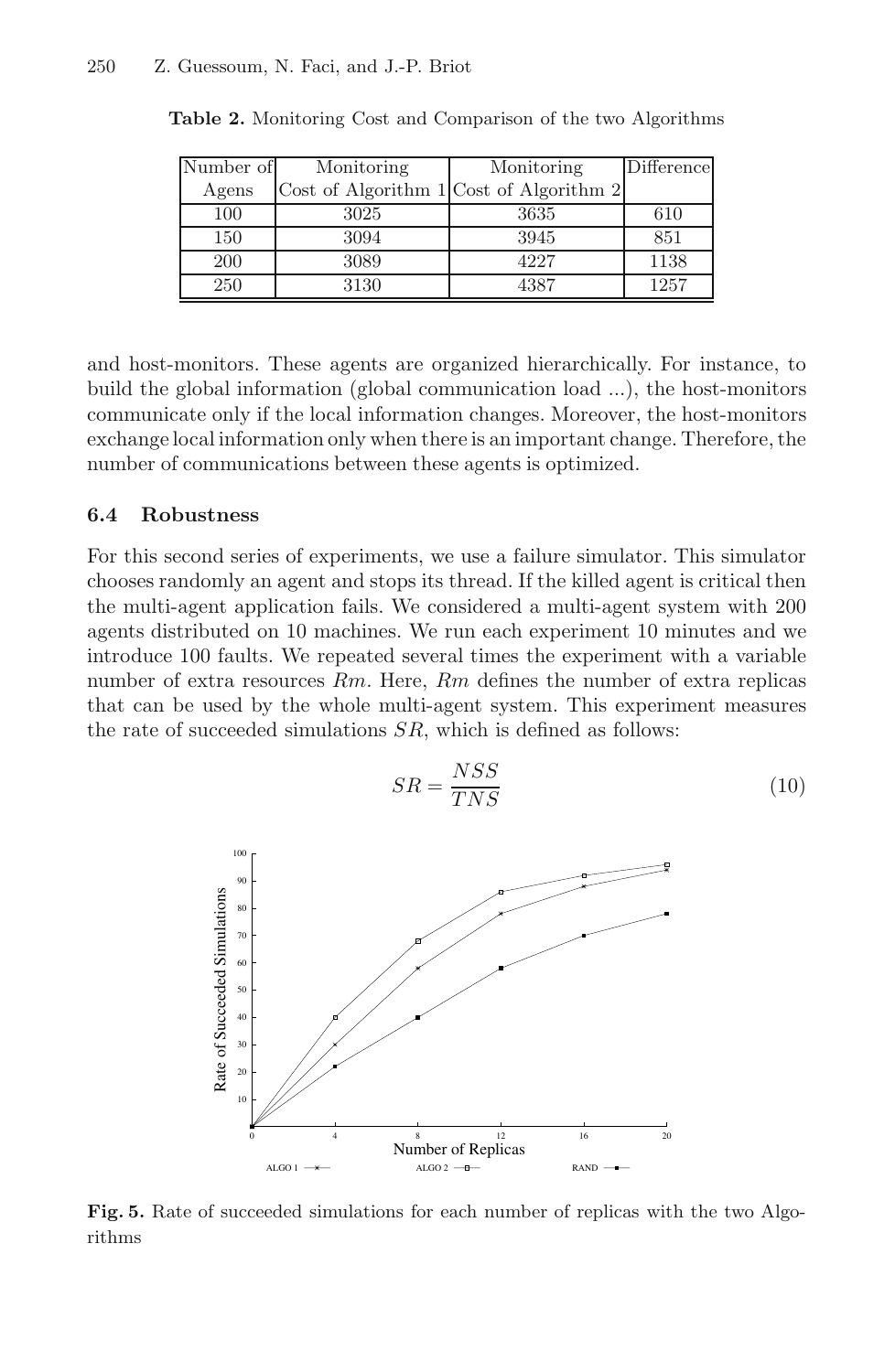where NSS is the number of simulations that did not fail and TNS is the total n[um](#page-12-0)ber of simulations. Let us remind that a simulation fails when the fault simulator stops a critical agent that has not been replicated.

We considered three cases: 1) the replication is random, 2) the replication is based on algorithm 1 and 3) the replication is based on algorithm 2.

Figure 5 shows the success rate  $SR$  as a function of the number of extra replicas. It compares the two algorithms. It shows that algorithm 2 gives the best results for the considered application. Meanwhile the two algorithms require a number of extra resources that is at least equal to the number of critical agents.

Moreover Figure 5 compares the two algorithms with a random replication. In this case the agents criticality is defined randomly. We thus show that our algorithms for adaptive replication are more accurate than random replication.

#### **6.5 Discussion**

In the example, the monitoring cost of the second algorithm is more important than the cost of the first one. The difference corresponds to the cost of the message analysis. However, multi-agent systems using the second algorithm are more robust. Indeed, in our application the content of messages is important. This is not the case for some application domains such as network management where all the messages have the same weight. In this kind of application it is recommended to use the first algorithm to reduce the monitoring cost.

It is thus useful to study classes of application domains for each algorithm. The results of this study can be then used to help the designer to choose the most suited algorithm for his/her application.

# **7 Conclusion**

This paper presented a new approach to make large-scale multi-agent systems reliable. This approach is based on the concepts of interdependence, where an agent criticality is estimated t[hro](#page-14-11)ugh its interdependences with other agents. The agent criticality is then used to replicate agents in order to maximize their reliability and availability based on available resources and their costs.

We thus proposed a generic architecture to extend an already built where an agent criticality is estimated through its interdependences multi-agent system with a basic adaptation mechanism to dynamically and automatically update the replication strategy. To make concrete this architecture, we have implemented a fault-tolerant multi-agent platform (named DimaX). DimaX is the result of an integration of the DIMA multi-agent platform [7] and the DarX replication framework [2].

The obtained results are interesting and promising. However, more experiments with a large-scale real-life applications and several local area networks (e.g. the one of our two teams : LIP6 and CReSTIC) are needed to validate the proposed approach and to analyze the proposed algorithms. Moreover, the proposed classification of performatives needs to be evaluated and compared with other classifications and different weights.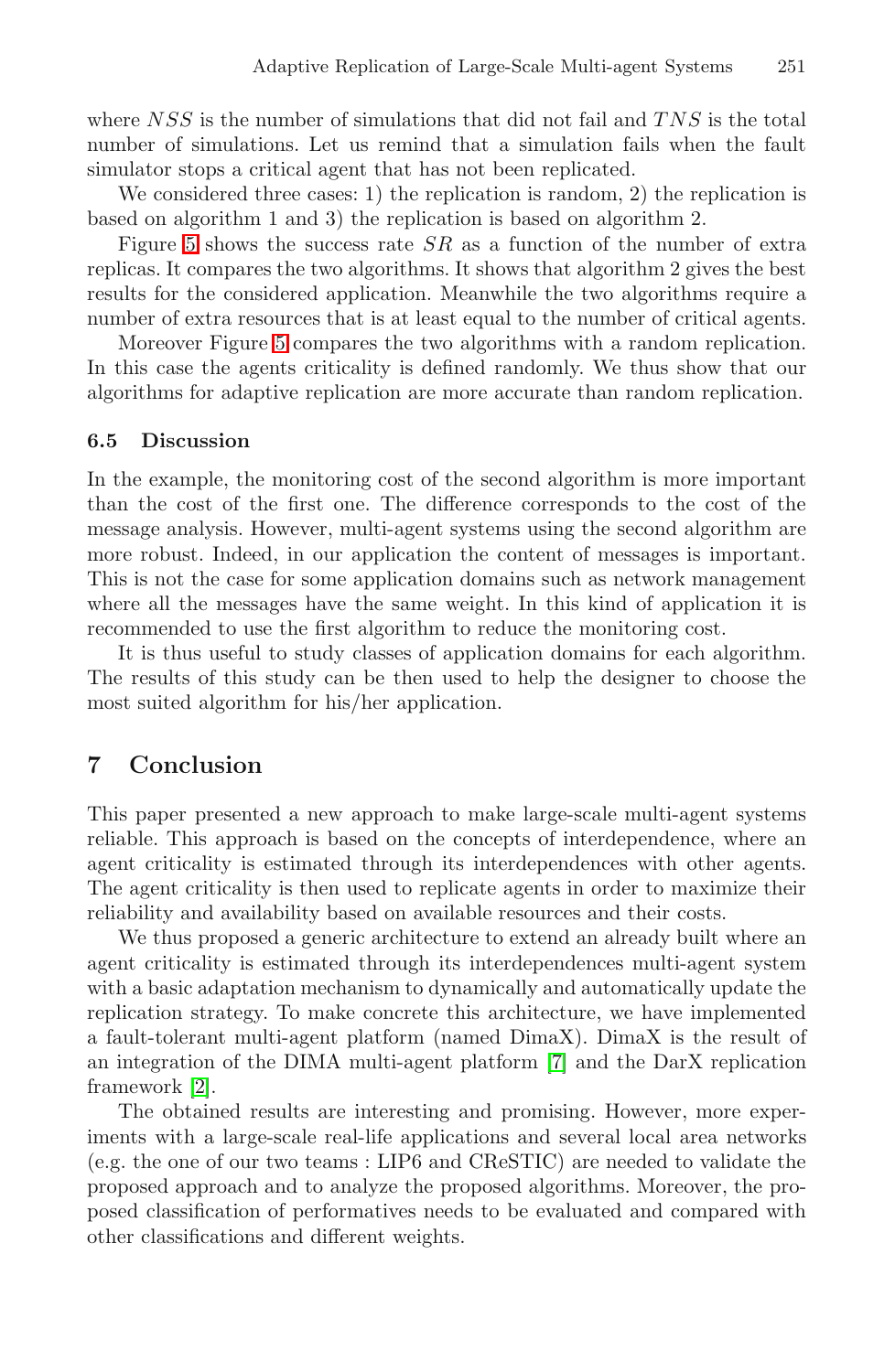Finally, we are working on a methodology based on the Model Driven Architecture [17] to facilitate the design of fault-tolerant multi-agent systems and their implementation with DimaX.

# <span id="page-14-3"></span><span id="page-14-0"></span>**Acknowledgment**

<span id="page-14-7"></span>The authors would like to thank the members of Fault-Tolerant Multi-agent System project of the LIP6 for their many useful suggestions regarding faulttolerant multi-agent systems.

### <span id="page-14-10"></span><span id="page-14-9"></span><span id="page-14-5"></span>**References**

- 1. F.M. Assis-Silva and R. Popescu-Zeletin. An approach for providing mobile agent fault tolerance. In Second International Workshop on Mobile Agents, number 1477 in LNCS. Springer-Verlag, 1998.
- <span id="page-14-4"></span>2. M. Bertier, O. Marin, and P. Sens. Implementation and performance evaluation of an adaptable failure detector. In the International Conference on Dependable Systems and Networks, Washington, USA, 2002.
- <span id="page-14-11"></span>3. C. Castelfranchi. Decentralized AI, chapter Dependence relations in multi-agent systems. Elsevier, 1992.
- <span id="page-14-8"></span>4. Marco Colombetti and Mario Verdicchio. An analysis of agent speech acts as institutional actions. In AAMAS'2002, pages 1157–1164, 2002.
- 5. A. Fedoruk and R. Deters. Improving fault-tolerance by replicating agents. In AAMAS'2002, pages 373–744, Bologna, Italy, 2002.
- 6. R. Guerraoui, B. Garbinato, and K. Mazouni. Lessons from designing and implementing GARF. In Object-Based Parallel and Distributed Computation, number 791 in LNCS, pages 238–256, 1995.
- 7. Z. Guessoum and J.-P. Briot. From active objects to autonomous agents. IEEE Concurrency, 7(3):68–76, 1999.
- <span id="page-14-2"></span>8. Z. Guessoum, J.-P. Briot, O. Marin, A. Hamel, and P. Sens. Software Engineering for Large-Scale Multi-Agent Systems, chapter Dynamic and Adaptative Replication for Large-Scale Reliable Multi-Agent Systems, pages 182–198. Number 2603 in LNCS. April 2003.
- <span id="page-14-1"></span>9. Z. Guessoum, N. Faci, and J.-P. Briot. Adaptive replication of large-scale multiagent systems - towards a fault-tolerant multi-agent platform. In Proceedings of the ICSE'05 Fourth International Workshop on Software Engineering for Large-Scale Multi-Agent Systems (SELMAS'05), Saint Louis, U.S.A., may 2005. ACM.
- <span id="page-14-6"></span>10. S. Hagg. A sentinel approach to fault handling in multi-agent systems. In C. Zhang and D. Lukose, editors, Multi-Agent Systems, Methodologies and Applications, number 1286 in LNCS, pages 190–195, 1997.
- 11. B. Horling, B. Benyo, and V. Lesser. Using self-diagnosis to adapt organizational structures. In 5th International Conference on Autonomous Agents, pages 529–536, Montreal, 2001. ACM Press.
- 12. G. A. Kaminka, D. V. Pynadath, and M. Tambe. Monitoring teams by overhearing: A multi-agent plan-recognition approach. Journal of Intelligence Artificial Research, 17:83–135, 2002.
- 13. S. Kraus, V.S. Subrahmanian, and N. Cihan Tacs. Probabilistically survivable MASs. In IJCAI'03, pages 789–795, 2003.